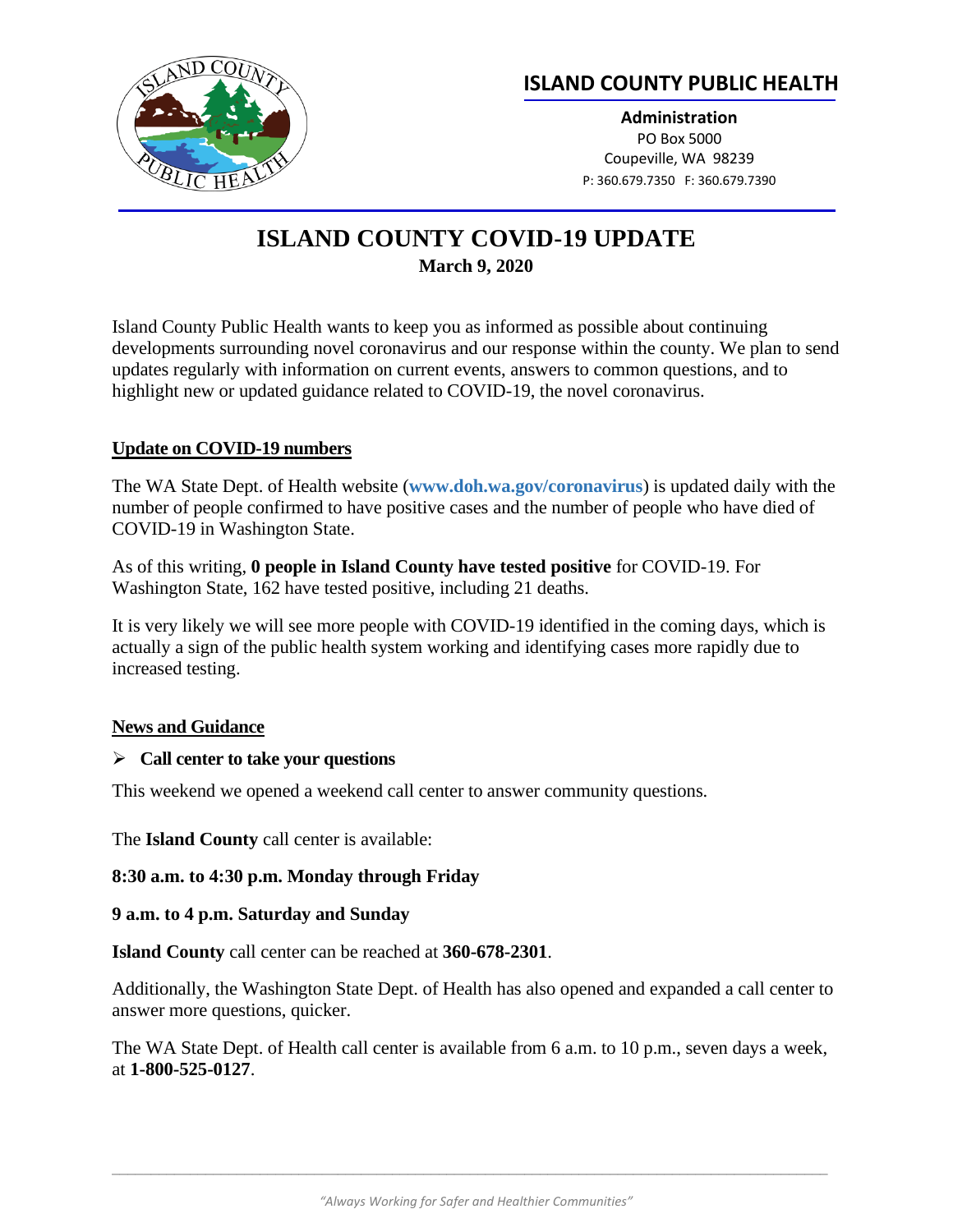## ➢ **Top Ten Ways To Protect the Public's Health**

- 1. **Wash your hands.** Frequently. For 20 seconds. And don't touch your face. Don't panic if you are struggling to find hand sanitizer in the stores. Soap and water will work just fine.
- 2. **Cover your cough.** Please! If you don't cover your cough or sneeze, the droplets can travel up to six feet. This is exactly how diseases like COVID-19 spread.
- 3. **Give people space.** Do your best to stay more than six feet away from other people. Avoid hugs and shaking hands. Try to find creative ways to greet your friends or family that don't require touching.
- 4. **Disinfect hard surfaces.** Clean areas like tables, doorknobs, and phones. Coronaviruses like COVID-19 can live on hard surfaces for hours to days. Disinfect high traffic areas frequently.
- 5. **Stay home if you are sick!** If you have a fever and cough, stay home until your fever has been gone for 72 hours. Staying home while sick protects your friends and loved ones, some of whom may be at high risk for becoming severely ill from viruses like COVID-19.
- 6. **Be prepared.** Public health officials may ask you to limit travel outside your home maybe because of your specific exposure or illness, or maybe as part of a request to an entire community. Be prepared to stay home for 14 days. Do you have enough food to last? Books? Board games? Do you need a crate of toilet paper? No. But make sure you have enough meals and snacks to keep you comfortable at home.
- 7. **Limit opportunities for exposure.** If you are at high risk of severe illness (i.e., over 60, have underlying health conditions or are pregnant) it is recommended to not attend large events and gatherings.
- 8. **Relax.** If you do not have symptoms, you can go to work, school, or childcare. State public health officials have not yet asked any schools or workplaces to close because of COVID-19. However, to protect people or to clean, some schools and workplaces have made this decision. We encourage everyone to learn current information, use informed judgement, and make choices that are best for your business, school, place of worship, or community.
- 9. **Follow travel advisories. [CDC Travel Health Notices](https://www.cdc.gov/coronavirus/2019-ncov/travelers/index.html)** inform travelers and clinicians about current health issues that impact travelers' health, such as disease outbreaks like COVID-19. Also check the **[U.S. State Department travel advisories](https://travel.state.gov/content/travel/en/traveladvisories/traveladvisories.html/)** before booking international travel.

 $\_$  ,  $\_$  ,  $\_$  ,  $\_$  ,  $\_$  ,  $\_$  ,  $\_$  ,  $\_$  ,  $\_$  ,  $\_$  ,  $\_$  ,  $\_$  ,  $\_$  ,  $\_$  ,  $\_$  ,  $\_$  ,  $\_$  ,  $\_$  ,  $\_$  ,  $\_$  ,  $\_$  ,  $\_$  ,  $\_$  ,  $\_$  ,  $\_$  ,  $\_$  ,  $\_$  ,  $\_$  ,  $\_$  ,  $\_$  ,  $\_$  ,  $\_$  ,  $\_$  ,  $\_$  ,  $\_$  ,  $\_$  ,  $\_$  ,